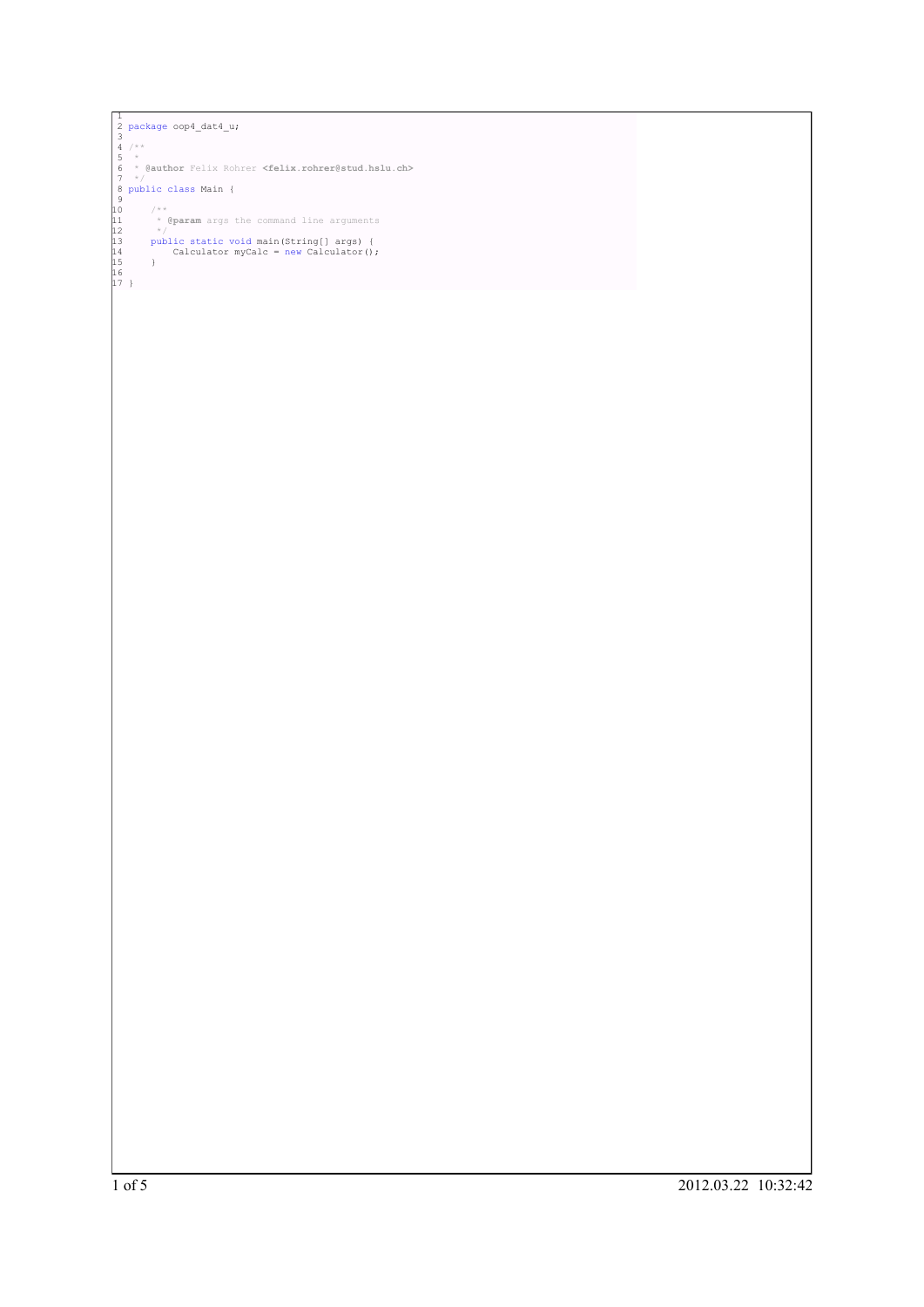```
1<br>
2 package oop4_dat4_u;<br>
3 import java.awt.event.WindowListener;<br>
5 **<br>
5 **<br>
7 * @author Felix Rohrer ≺felix.rohrer@stud.hslu.ch><br>
8 */<br>
7 * @author Felix Rohrer ≺felix.rohrer@stud.hslu.ch><br>
8 */<br>
9 public class Close
```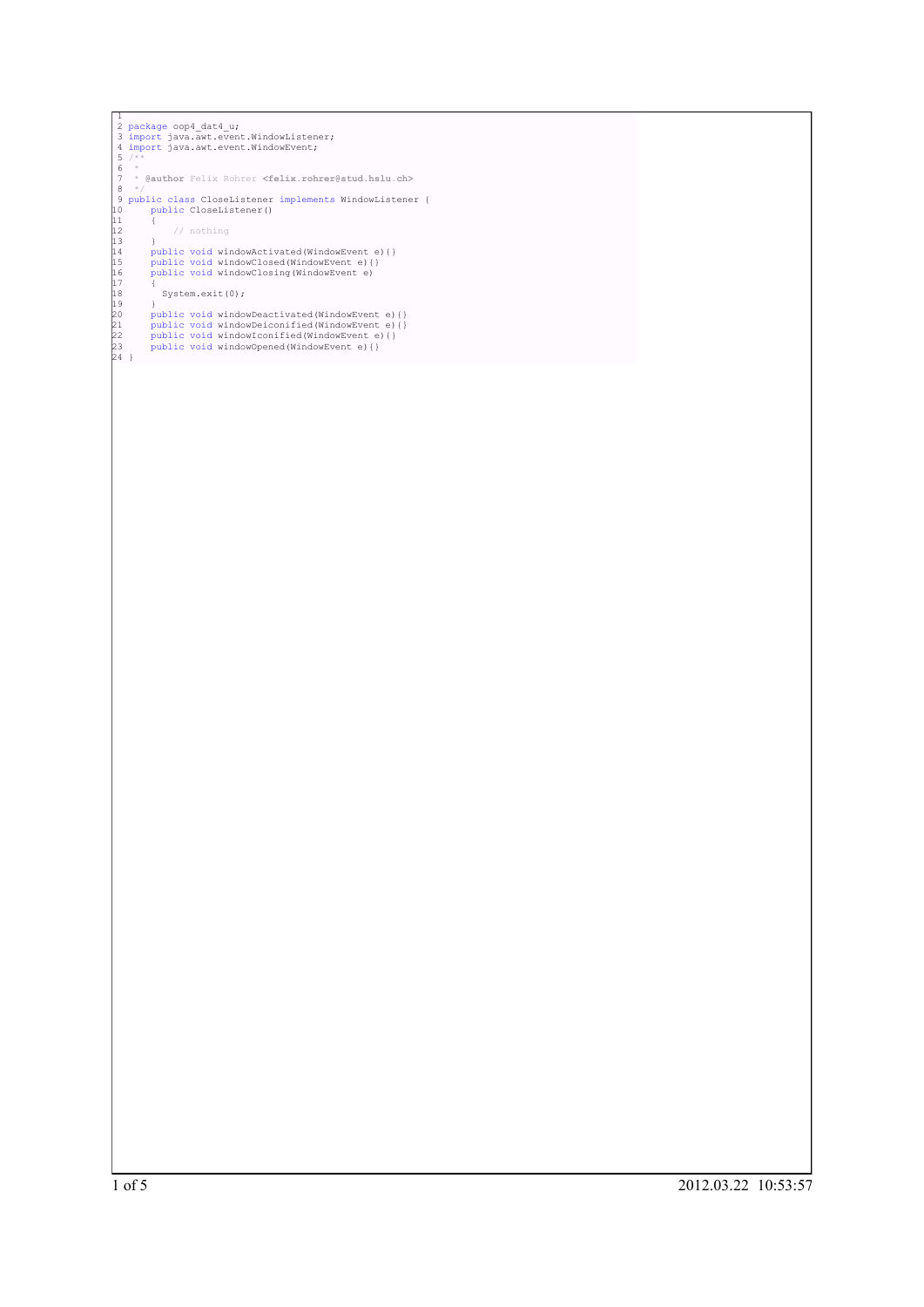```
ackage oop4 dat4 u;
   2
   3 import java.awt.*;
   4
  \frac{5}{6} / *
   6 *
7 * @author Felix Rohrer <felix.rohrer@stud.hslu.ch>
   8 */
9 public class Calculator extends Frame
 10 \left(\begin{array}{c} 11 \\ 12 \end{array}12 Panel myPanel = new Panel ();<br>
13 TextField display = new TextField ("0");<br>
14 Button b0 = new Button ("0");<br>
15 Button b1 = new Button ("1");<br>
15 Button b2 = new Button ("2");<br>
17 Button b3 = new Button ("3");<br>
18 But
 24 Button bSign = new Button("S");<br>
25 Button bClear = new Button("=");<br>
26 Button bGleich = new Button("-");<br>
28 Button bMulti = new Button("*");<br>
28 Button bMulti = new Button("*");
 29 Button bPlus = new Button("+");
30 Button bMinus = new Button("-");
 31 int operand1, operand2, result, operator;
32 // operator: 0=Unbekannt, 1=Plus, 2=Minus, 3=Multiplikation, 4=Division
 33
             public Calculator()
 35 {
                     36 // Frame init
                    this.setTitle("Calculator");
                     this.setSize(250, 210);this.setResizable(false);
 40
                     41 // Layout-Mgr init
                    this.setLayout(new BorderLayout());
 43
                     // Anzei
                    display.setEditable(false);
                    display.setBackground(Color.white);
 47
 48 // Anzeige dem Frame hinzufügen
49 this.add(display, BorderLayout.NORTH);
 50
 51 // Panel für Buttons
52 // 5 Zeilen, 4 Spalten, 5px horizontal gap, 5px vertical gap
53 myPanel.setLayout(new GridLayout(5, 4, 5, 5));
54 //erste Zeile
 55 myPanel.add(b7);<br>57 myPanel.add(b8);<br>57 myPanel.add(b9);<br>58 myPanel.add(b9);<br>59 //zweite Zeile<br>60 myPanel.add(b5);<br>62 myPanel.add(b5);
 56 myPanel.add(b8);
57 myPanel.add(b9);
                    myPanel.add(bDiv);
 59 // zweite Zeile
60 myPanel.add(b4);
 61 myPanel.add(b5);
62 myPanel.add(b6);
 63 myPanel.add(bMulti);<br>64 // dritte Zeile
 64 // dritte Zeile<br>65 myPanel.add(b1);
 66 myPanel.add(b2);
67 myPanel.add(b3);
                    myPanel.add(bMinus);
 69 // vierte Zeile
70 myPanel.add(b0);
                    myPanel.add(bSign);
                    myPanel.add(bGleich);
                    myPanel.add(bPlus);
 74 // fünfte Zeile
75 myPanel.add(bClear);
 76
                       <sup>/</sup> Panel dem Frame hinzufügen
                     this.add(myPanel, BorderLayout.SOUTH);
 79
 80 // Action Listener erzeugen und registrieren<br>81 ButtonListener buttonListener = new ButtonListener(this);
 82 b7.addActionListener(buttonListener);
83 b8.addActionListener(buttonListener);
 84 b9.addActionListener(buttonListener);<br>85 bDiv.addActionListener(buttonListener);<br>86 b4.addActionListener(buttonListener);
 85 bDiv.addActionListener(buttonListener);
86 b4.addActionListener(buttonListener);
 87 b5.addActionListener(buttonListener);<br>88 b6.addActionListener(buttonListener);
 88 b6.addActionListener(buttonListener);<br>B88 b6.addActionListener(buttonListener);<br>B90 b1.addActionListener(buttonListener);<br>b2.addActionListener(buttonListener);
                     bMulti.addActionListener(buttonListener);
 90 b1.addActionListener(buttonListener);
91 b2.addActionListener(buttonListener);
 92 b3.addActionListener(buttonListener);
93 bMinus.addActionListener(buttonListener);
                     94 b0.addActionListener(buttonListener);
 95 bSign.addActionListener(buttonListener);
96 bGleich.addActionListener(buttonListener);
 97 bPlus.addActionListener(buttonListener);
98 bClear.addActionListener(buttonListener);
92<br>
93<br>
94<br>
95<br>
96<br>
97<br>
98<br>
99<br>
99<br>
100
100 // Close Listener => das Fenster schliessen, App beenden:
101 addWindowListener(new CloseListener());
```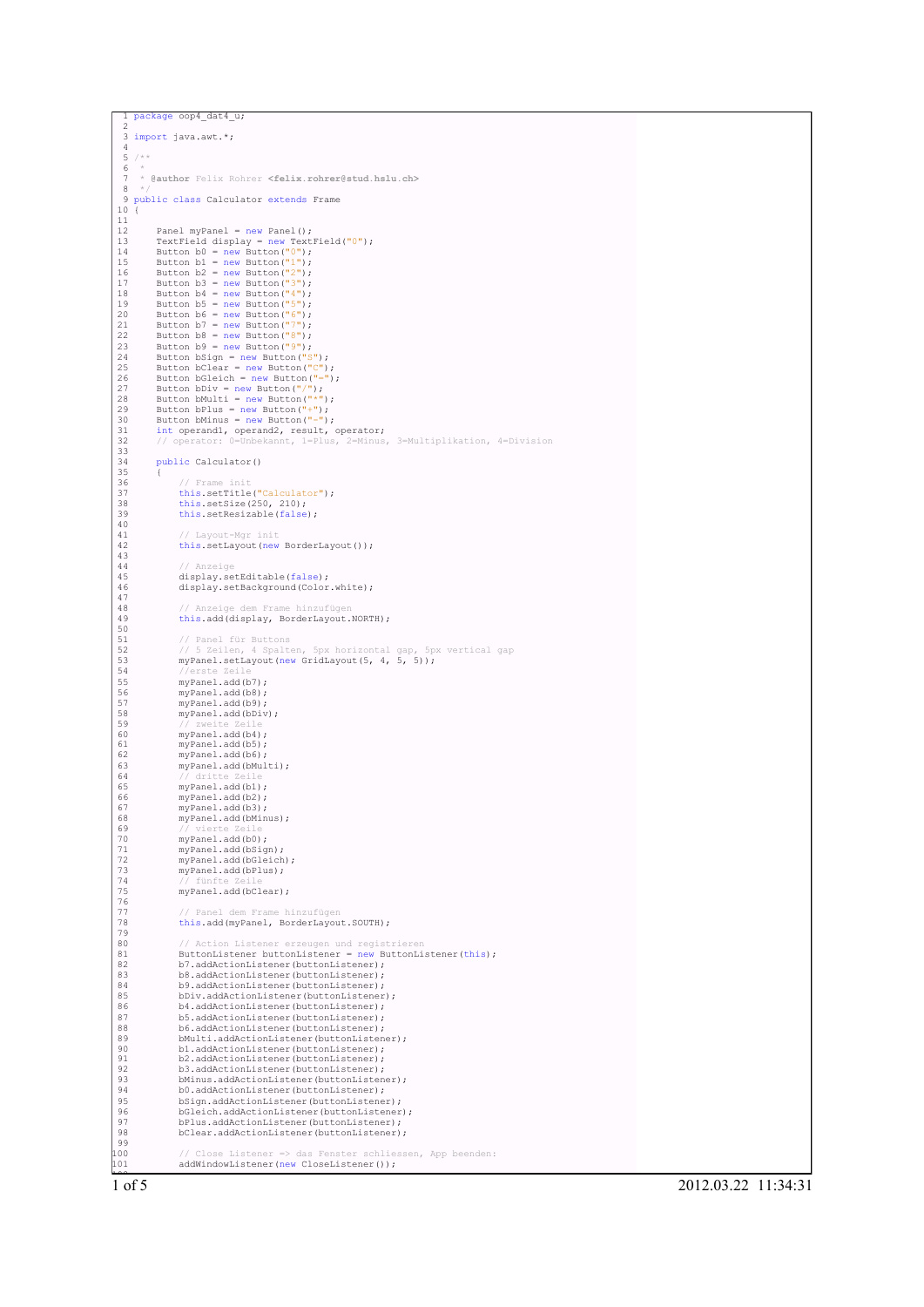| 103 |  | // show                |
|-----|--|------------------------|
| 104 |  | this.setVisible(true); |
| 105 |  |                        |
| 106 |  |                        |
| 107 |  |                        |